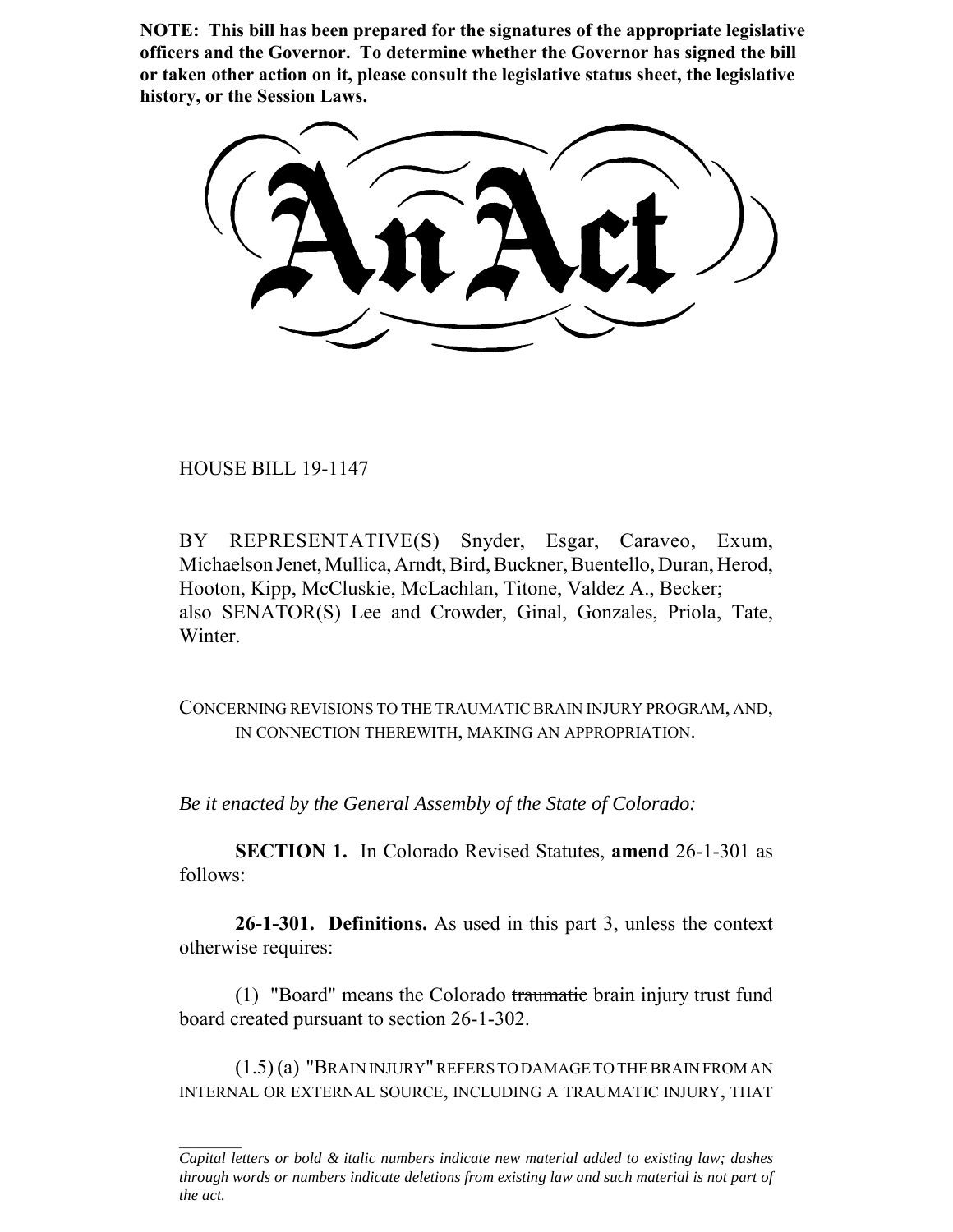OCCURS POST-BIRTH AND IS NONCONGENITAL, NONDEGENERATIVE, AND NONHEREDITARY, RESULTING IN PARTIAL OR TOTAL FUNCTIONAL IMPAIRMENT IN ONE OR MORE AREAS, INCLUDING BUT NOT LIMITED TO ATTENTION, MEMORY, REASONING, PROBLEM SOLVING, SPEED OF PROCESSING, DECISION-MAKING, LEARNING, PERCEPTION, SENSORY IMPAIRMENT, SPEECH AND LANGUAGE, MOTOR AND PHYSICAL FUNCTIONING, OR PSYCHOSOCIAL BEHAVIOR.

(b) DOCUMENTATION OF BRAIN INJURY MUST BE BASED ON ADEQUATE MEDICAL HISTORY. A BRAIN INJURY MUST BE OF SUFFICIENT SEVERITY TO PRODUCE PARTIAL OR TOTAL DISABILITY.

(2) "Program" means the services provided pursuant to sections 26-1-303 and 26-1-304 THIS PART 3.

(3) "Traumatic brain injury" means injury to the brain caused by physical trauma resulting from but not limited to incidents involving motor vehicles, sporting events, falls, blast injuries, and physical assaults. Documentation of traumatic brain injury shall be based on adequate medical history, neurological examination, including mental status testing or neuropsychological evaluation. Where appropriate, neuroimaging may be used to support the diagnosis. A traumatic brain injury shall be of sufficient severity to produce partial or total disability as a result of impaired cognitive ability and physical function.

(4) "Trust fund" means the Colorado traumatic brain injury trust fund created in section 26-1-309.

**SECTION 2.** In Colorado Revised Statutes, 26-1-302, **amend** (1), (2)(b), (2)(c), (2)(d), (4), (8)(b), and (8)(d); and **add** (8.5) and (2)(c.5) as follows:

**26-1-302. Colorado brain injury trust fund board - creation powers and duties.** (1) There is hereby created the Colorado traumatic brain injury trust fund board within the state department of human services. The board shall exercise its powers and duties as if transferred by a **type 2** transfer.

(2) The board shall be composed of:

### PAGE 2-HOUSE BILL 19-1147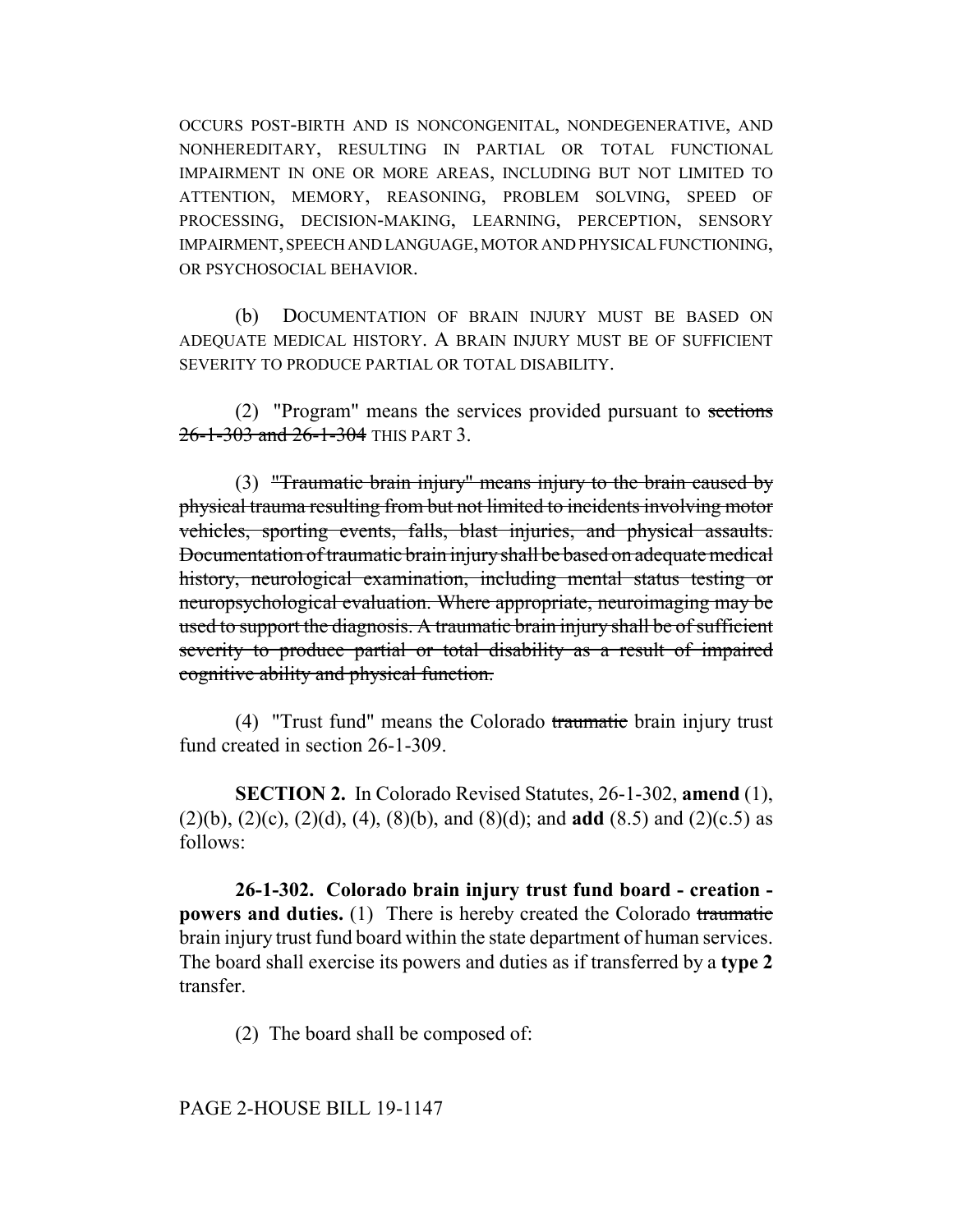(b) The president of a state brain injury association OR ALLIANCE or the president's designee, who shall be appointed by the executive director of the state department of human services;

(c) The executive director of the department of public health and environment or the executive director's designee; and

(c.5) AT LEAST TWO PERSONS WHO HAVE EXPERIENCED A BRAIN INJURY AND AT LEAST ONE FAMILY MEMBER OF A PERSON WITH A BRAIN INJURY, WHICH MEMBERS THE GOVERNOR SHALL APPOINT WITH THE CONSENT OF THE SENATE; AND

(d) No more than ten SEVEN additional persons with an interest and expertise in the area of traumatic brain injury whom the governor shall appoint with the consent of the senate. AT A MINIMUM, OF THE ADDITIONAL SEVEN BOARD MEMBERS, AT LEAST TWO MEMBERS MUST HAVE SPECIFIC PERSONAL OR PROFESSIONAL EXPERIENCE WITH TRAUMATIC BRAIN INJURY. The additional board members may include but need not be limited to any combination of the following professions or associations EXPERIENCED with traumatic brain injury:

(I) Physicians with experience and strong interest in the provision of care to persons with traumatic brain injuries, including but not limited to neurologists, neuropsychiatrists, physiatrists, or other medical doctors who have direct experience working with persons with traumatic brain injuries;

(II) Social workers, nurses, neuropsychologists, or clinical psychologists who have experience working with persons with traumatic brain injuries;

(III) Rehabilitation specialists, such as speech pathologists, vocational rehabilitation counselors, occupational therapists, or physical therapists, who have experience working with persons with traumatic brain injuries;

(IV) Clinical research scientists who have experience evaluating persons with traumatic brain injuries;

(V) Civilian or military persons with traumatic brain injuries or family members of such persons with traumatic brain injuries;

# PAGE 3-HOUSE BILL 19-1147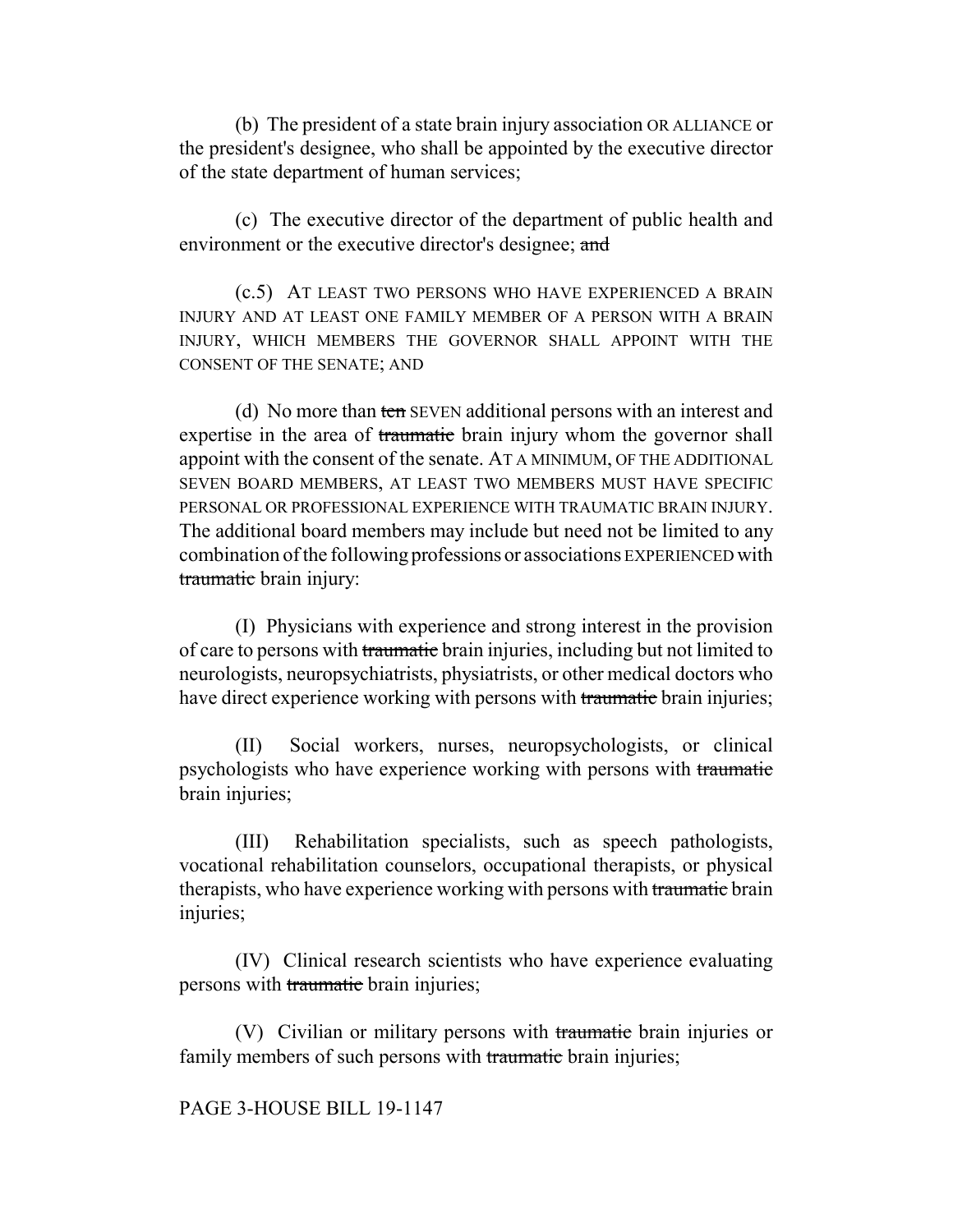(VI) Persons whose expertise involves work with children with traumatic brain injuries; or

(VII) Persons who have experience and specific interest in the needs of and services for persons with traumatic brain injuries.

(4) Initial appointments to the board shall be made no later than March 1, 2003. The terms of appointed board members shall be three years. except that the terms of the appointed members who are initially appointed shall be staggered by the governor to end as follows:

(a) Four members on June 30, 2004;

(b) Three members on June  $30, 2005$ ; and

(c) Three members on June 30, 2006.

(8) (b) The board may contract with entities to provide all or part of the services described in this part 3 for persons with traumatic brain injuries.

(d) The board shall use trust fund moneys MONEY collected pursuant to sections 30-15-402 (3), 42-4-1307 (10)(c), and 42-4-1701 (4)(e)  $C.R.S.,$ to provide direct services to persons with traumatic brain injuries, AND support research and support education grants to increase awareness and understanding of issues and needs related to traumatic brain injury.

(8.5) THE BOARD MAY MONITOR, AND, IF NECESSARY, IMPLEMENT CRITERIA TO ENSURE THAT THERE ARE NO ABUSES IN EXPENDITURES, INCLUDING BUT NOT LIMITED TO REASONABLE AND EQUITABLE PROVIDER'S FEES AND SERVICES.

**SECTION 3.** In Colorado Revised Statutes, **repeal** 26-1-303.

**SECTION 4.** In Colorado Revised Statutes, 26-1-304, **amend** (1) and (2); **repeal** (3) and (4); and **repeal and reenact, with amendments,** (5) as follows:

**26-1-304. Services for persons with brain injuries - limitations - covered services.** (1) The board shall determine the percentage of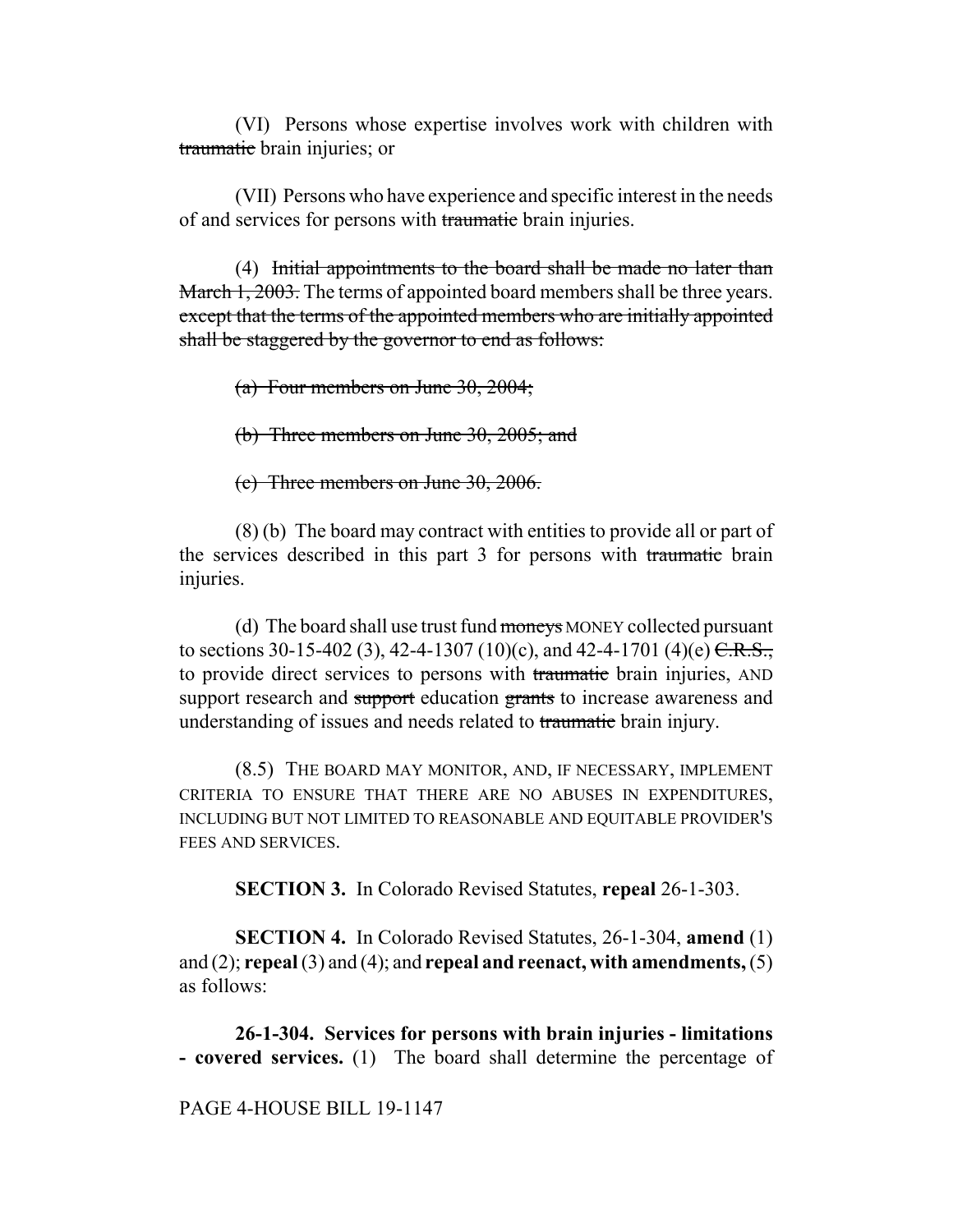moneys MONEY credited to the trust fund to be spent annually on direct services SERVICE COORDINATION AND SKILLS TRAINING for persons with traumatic brain injuries; however, no less than fifty-five percent of the moneys MONEY annually credited to the trust fund pursuant to sections 30-15-402 (3), 42-4-1307 (10)(c), and 42-4-1701 (4)(e)  $\overline{C.R.S.,}$  shall MUST be used to provide <del>direct services</del> SERVICE COORDINATION AND SKILLS TRAINING to persons with traumatic brain injuries.

(2) To be eligible for assistance from the trust fund, an individual shall have exhausted all other health or rehabilitation benefit funding sources that cover the services provided by the trust fund. An individual shall not be IS NOT required to exhaust all private funds in order to be eligible for the program. Individuals who have continuing health insurance benefits, including but not limited to medical assistance pursuant to articles 4, 5, and 6 of title 25.5, C.R.S., may access the trust fund for services that are necessary but that are not covered by a health benefit plan, as defined in section 10-16-102 (32),  $C.R.S.,$  or any other funding source.

 $(3)$  (a) All individuals receiving assistance from the trust fund shall receive case management services from the designated entity pursuant to section 26-1-303 or the department.

(b) The case management agency, in coordination with the eligible individual, the individual's family or guardian, and the individual's physician, shall include in each case plan a process by which the eligible individual may receive necessary care, which may include respite care, if the eligible individual's service provider is unavailable due to an emergency situation or unforeseen circumstances. The eligible individual and the individual's family or guardian shall be duly informed by the case management agency of these alternative care provisions at the time the case plan is initiated.

(4) The board may monitor, and, if necessary, implement criteria to ensure that there are no abuses in expenditures, including, but not limited to, reasonable and equitable provider's fees and services.

(5) ALL INDIVIDUALS RECEIVING ASSISTANCE FROM THE TRUST FUND SHALL RECEIVE SERVICE COORDINATION AND SKILLS TRAINING. IN ADDITION TO SERVICE COORDINATION AND SKILLS TRAINING, THE BOARD SHALL DETERMINE ANY ADDITIONAL SERVICES COVERED BY THE TRUST FUND. THE

### PAGE 5-HOUSE BILL 19-1147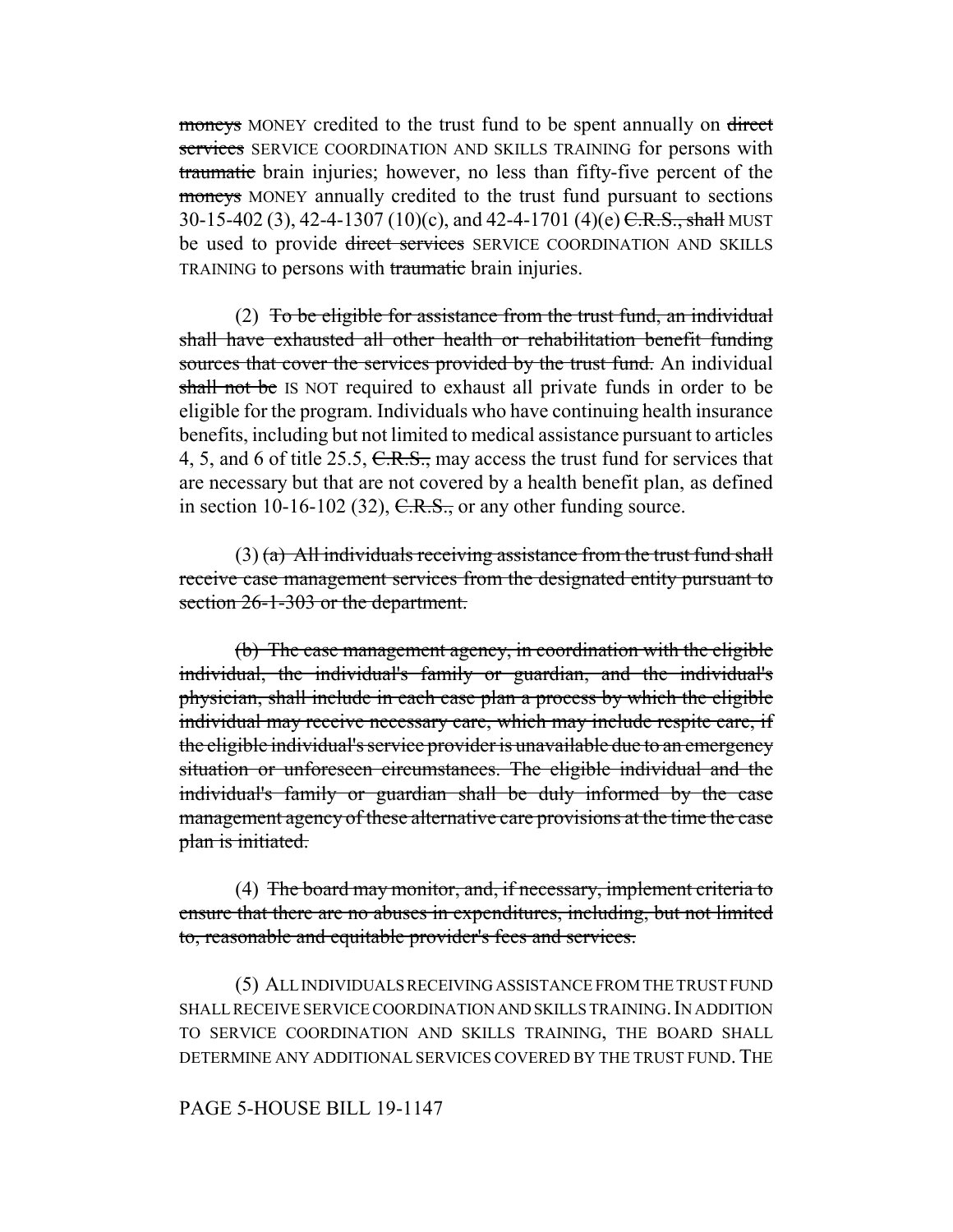BOARD MAY PRIORITIZE THE SERVICES COVERED BY THE TRUST FUND AND ELIGIBILITY FOR THE SERVICES WHILE ENSURING FIDELITY TO THE PROGRAM'S ORIGINAL INTENT TO SERVE INDIVIDUALS WITH TRAUMATIC BRAIN INJURIES. COVERED SERVICES DO NOT INCLUDE INSTITUTIONALIZATION, HOSPITALIZATION, OR MEDICATION.

**SECTION 5.** In Colorado Revised Statutes, **amend** 26-1-305 as follows:

**26-1-305. Education about brain injury.** The board shall determine the percentage of moneys MONEY credited to the trust fund to be spent annually on education related to traumatic INCREASING THE UNDERSTANDING OF brain injuries; however, no less than five percent of the moneys annually credited to the trust fund pursuant to sections 30-15-402  $(3)$ , 42-4-1307  $(10)(c)$ , and 42-4-1701  $(4)(e)$ , C.R.S., shall be used to provide education related to increasing the understanding of traumatic brain injury.

**SECTION 6.** In Colorado Revised Statutes, 26-1-306, **amend** (1) as follows:

**26-1-306. Research related to treatment of brain injuries grants.** (1) The board shall determine the percentage of moneys MONEY credited to the trust fund to be spent annually on TO SUPPORT research related to traumatic THE TREATMENT AND UNDERSTANDING OF brain injuries. however, no less than twenty-five percent of the moneys annually credited to the trust fund pursuant to sections  $30-15-402(3)$ ,  $42-4-1307(10)(c)$ , and  $42-4-1701$  (4)(e), C.R.S., shall be used to support research related to the treatment and understanding of traumatic brain injuries THE BOARD SHALL PRIORITIZE RESEARCH RELATED TO TRAUMATIC BRAIN INJURIES.

**SECTION 7.** In Colorado Revised Statutes, **amend** 26-1-307 as follows:

**26-1-307. Administrative costs.** The administrative expenses of the board and the state department shall be ARE paid from moneys MONEY in the trust fund. The joint budget committee shall annually appropriate moneys from the trust fund to pay for the administrative expenses of the program.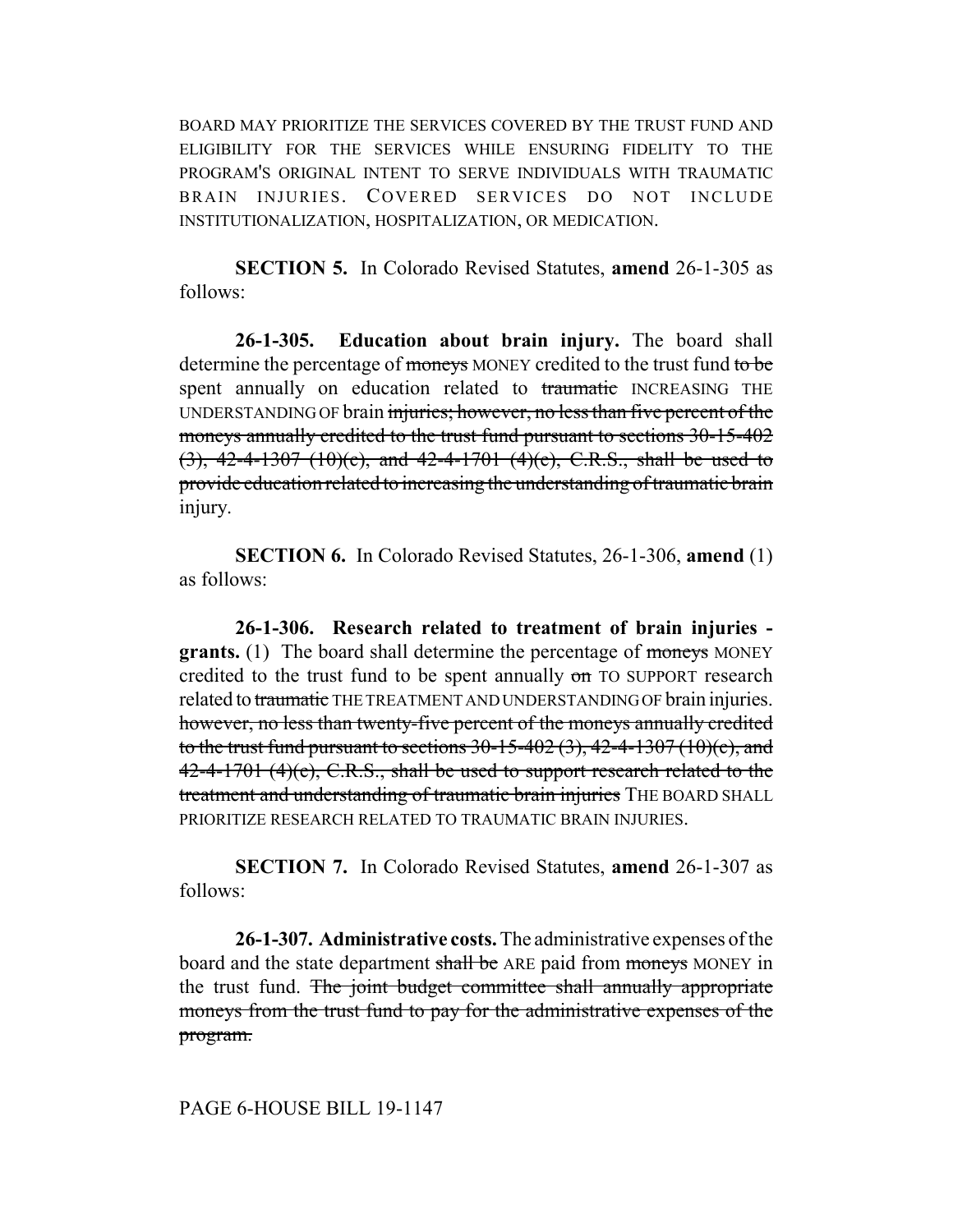#### **SECTION 8.** In Colorado Revised Statutes, **repeal** 26-1-308.

**SECTION 9.** In Colorado Revised Statutes, 26-1-309, **amend** (1),  $(2)$ , and  $(3)$  as follows:

**26-1-309. Trust fund.** (1) There is hereby created in the state treasury the Colorado traumatic brain injury trust fund. The trust fund shall consist CONSISTS of any moneys MONEY collected from surcharges assessed pursuant to sections 30-15-402 (3), 42-4-1307 (10)(c), and 42-4-1701  $(4)(e)$ ; C.R.S. The moneys in the trust fund shall be subject to annual appropriation by the general assembly GIFTS, GRANTS, OR DONATIONS; AND ANY OTHER MONEY THAT THE GENERAL ASSEMBLY MAY APPROPRIATE OR TRANSFER TO THE TRUST FUND.SUBJECT TO ANNUAL APPROPRIATION BY THE GENERAL ASSEMBLY, THE BOARD MAY EXPEND MONEY IN THE TRUST FUND for the direct and indirect costs associated with the implementation of this part 3.

(2) THE BOARD MAY SEEK, ACCEPT, AND EXPEND gifts, grants, OR donations, or any other moneys that may be made available may be accepted by the trust fund or the board FROM PRIVATE OR PUBLIC SOURCES for purposes of the trust fund THIS PART 3. THE BOARD SHALL TRANSMIT ALL MONEY RECEIVED THROUGH GIFTS, GRANTS, OR DONATIONS TO THE STATE TREASURER, WHO SHALL CREDIT THE MONEY TO THE TRUST FUND.

(3) The trust fund  $shall$  be IS a continuing trust fund. All interest earned upon moneys MONEY in the trust fund and deposited or invested may be invested in the types of investments authorized in sections 24-36-109, 24-36-112, and 24-36-113. C.R.S. THE STATE TREASURER SHALL CREDIT ALL INTEREST AND INCOME DERIVED FROM THE DEPOSIT AND INVESTMENT OF MONEY IN THE TRUST FUND TO THE TRUST FUND.

**SECTION 10.** In Colorado Revised Statutes, **amend** 26-1-310 as follows:

**26-1-310. Reports to the general assembly.** Notwithstanding section 24-1-136 (11)(a)(I), on September 1, 2009, and each September 1 thereafter, the board shall provide a report to the joint budget committee and the PUBLIC health CARE and human services committees COMMITTEE of the house of representatives and THE HEALTH AND HUMAN SERVICES COMMITTEE OF the senate, or any successor committees, on the operations of the trust

PAGE 7-HOUSE BILL 19-1147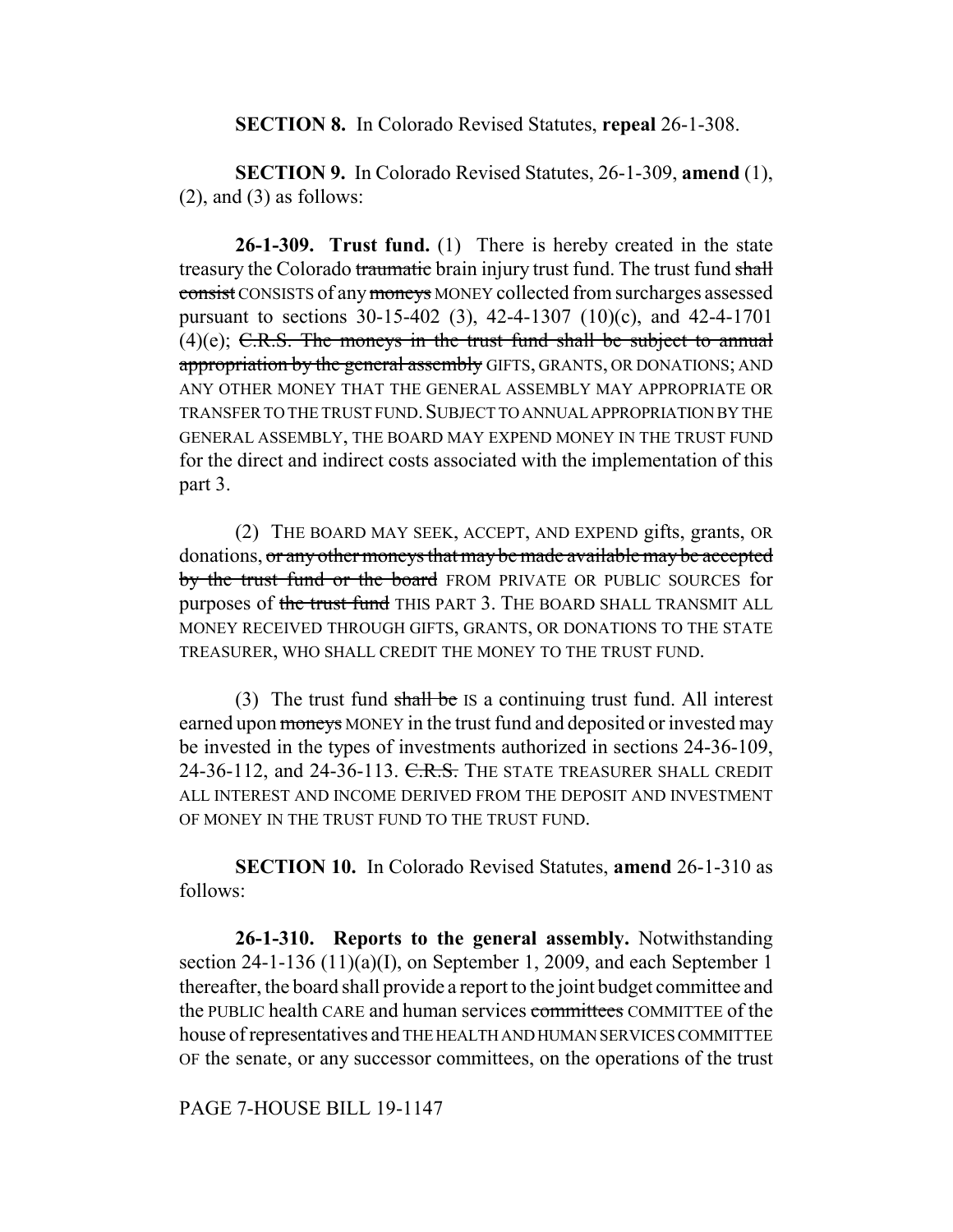fund, the moneys MONEY expended, the number of individuals with traumatic brain injuries offered services, the research grants awarded and the progress on such grants, and the educational information provided pursuant to this article ARTICLE 1.

**SECTION 11.** In Colorado Revised Statutes, 13-80-103.6, **amend**  $(2)(a)(I)$  as follows:

**13-80-103.6. General limitation of actions - domestic violence six years - definition.** (2) (a) For the purpose of this section, "person under disability" means any person who:

(I) Has a behavioral or mental health disorder; an intellectual and developmental disability as defined in section 25.5-10-202 (26); or a traumatic brain injury as defined in section 26-1-301 (3) SECTION 26-1-301 (1.5); and

**SECTION 12.** In Colorado Revised Statutes, 24-1-120, **amend** (9) as follows:

**24-1-120. Department of human services - creation.** (9) The powers, duties, and functions of the Colorado traumatic brain injury trust fund board, created in section 26-1-302, C.R.S., are transferred by a **type 2** transfer to the department of human services.

**SECTION 13.** In Colorado Revised Statutes, 30-15-402, **amend** (3) as follows:

**30-15-402. Violations - penalty - surcharges - victim and witness assistance - brain injury trust fund.** (3) In addition to the penalties prescribed in subsection (1) of this section, persons convicted of operating a vehicle in excess of the speed limit in violation of an ordinance adopted pursuant to section 30-15-401 (1)(h) are subject to a surcharge of fifteen TWENTY dollars that shall be paid to the clerk of the court by the defendant. Each clerk shall transmit the moneys MONEY to the state treasurer, who shall credit the same to the Colorado traumatic brain injury trust fund created pursuant to section 26-1-309. C.R.S.

**SECTION 14.** In Colorado Revised Statutes, 42-4-110, **amend** (2) as follows:

PAGE 8-HOUSE BILL 19-1147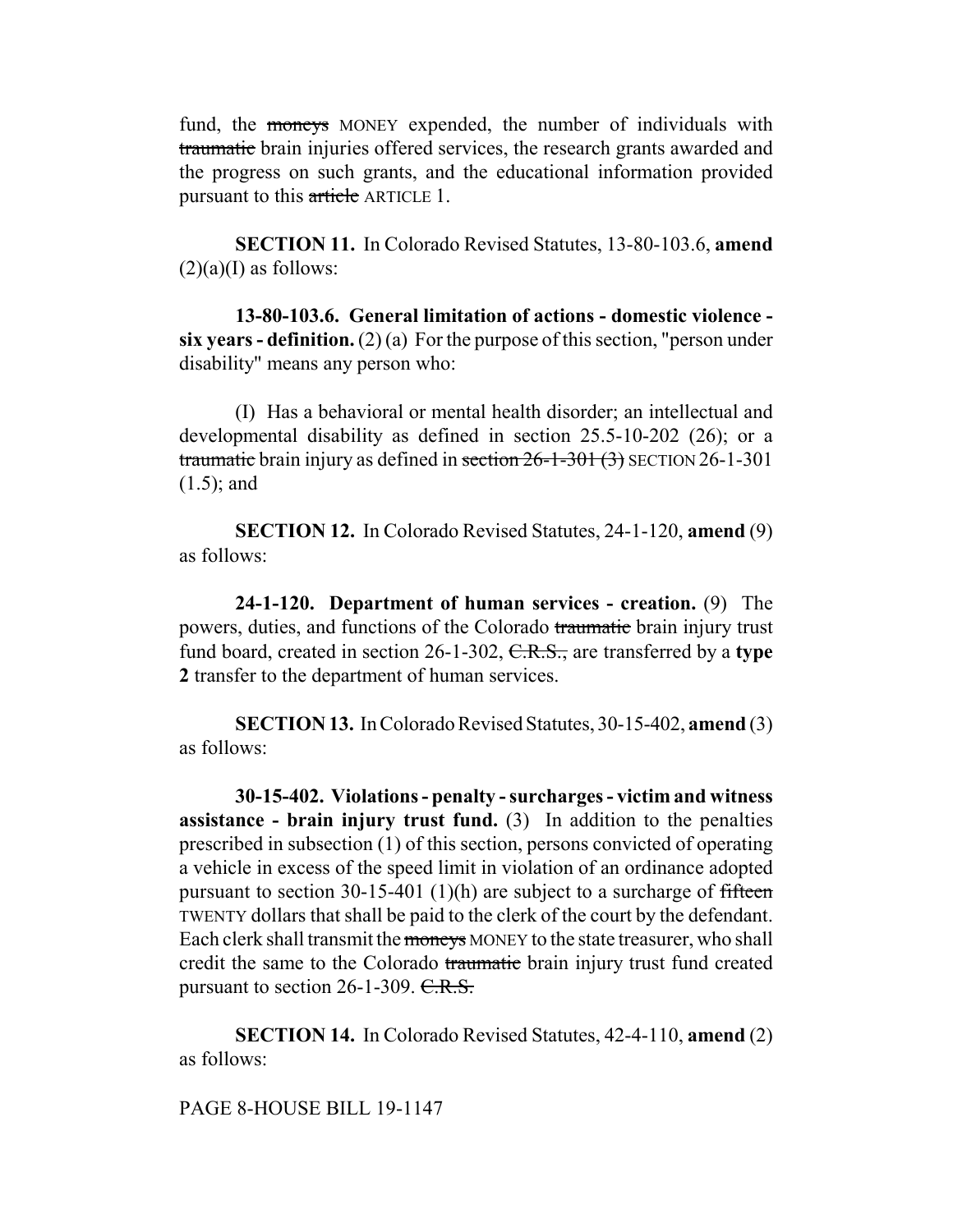**42-4-110. Provisions uniform throughout state.** (2) The municipal courts have jurisdiction over violations of traffic regulations enacted or adopted by municipalities. However, the provisions of sections 42-4-1701, 42-4-1705, and 42-4-1707 shall not be applicable to municipalities. except for the provisions of section  $42-4-1701$   $(4)(e)(H)$ .

**SECTION 15.** In Colorado Revised Statutes, 42-4-1307, **amend**  $(10)(c)$  as follows:

**42-4-1307. Penalties for traffic offenses involving alcohol and drugs - legislative declaration - definitions - repeal.** (10) **Additional costs and surcharges.** In addition to the penalties prescribed in this section:

(c) Persons convicted of DUI, DUI per se, DWAI, and UDD are subject to a surcharge of twenty TWENTY-FIVE dollars to be transmitted to the state treasurer, who shall deposit moneys MONEY collected for the surcharge in the Colorado traumatic brain injury trust fund created pursuant to section 26-1-309;  $C.R.S.$ ;

**SECTION 16.** In Colorado Revised Statutes, 42-4-1701, **amend**  $(4)(e)$  as follows:

**42-4-1701. Traffic offenses and infractions classified - penalties - penalty and surcharge schedule - repeal.** (4) (e) (I) An additional fifteen TWENTY dollars shall be assessed for speeding violations under  $sub-subparagnh (L) of subparagraph (I) of paragraph (a) of this subsection$  $(4)$  PURSUANT TO SUBSECTION  $(4)(a)(I)(L)$  OF THIS SECTION in addition to the penalties and surcharge stated in said sub-subparagraph (L). Moneys SUBSECTION  $(4)(a)(I)(L)$  OF THIS SECTION. MONEY collected pursuant to this  $\frac{\text{parameter}}{\text{mean}}$  (e) shall SUBSECTION (4)(e) MUST be transmitted to the state treasurer, who shall deposit such moneys MONEY in the Colorado traumatic brain injury trust fund created pursuant to section  $26$ -1-309 C.R.S., within fourteen days after the end of each quarter, to be used for the purposes set forth in part 3 of article 1 of title 26.

(II) If the surcharge is collected by a county, or municipal court, the surcharge shall be seventeen TWENTY-TWO dollars of which two dollars shall be retained by the county or municipality and the remaining fifteen TWENTY dollars shall MUST be transmitted to the state treasurer and credited to the Colorado traumatic brain injury trust fund created pursuant to section

# PAGE 9-HOUSE BILL 19-1147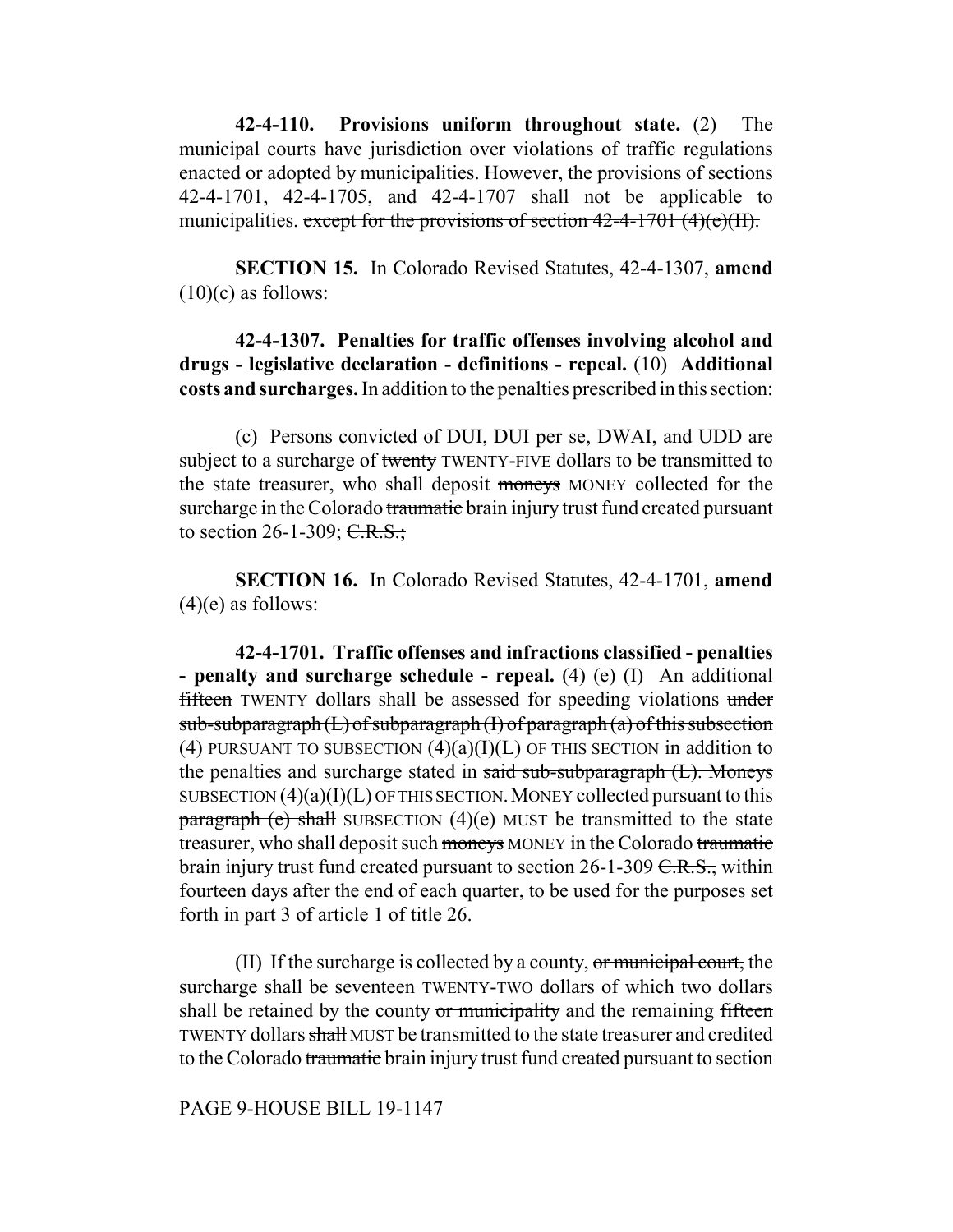26-1-309  $C.R.S.,$  within fourteen days after the end of each quarter, to be used for the purposes set forth in part 3 of article 1 of title 26.

(III) An additional fifteen TWENTY dollars shall be IS assessed for a violation of a traffic regulation under sub-subparagraph  $(C)$  of subparagraph  $(I)$  of paragraph  $(a)$  of this subsection  $(4)$  PURSUANT TO SUBSECTION  $(4)(a)(I)(C)$  OF THIS SECTION for a violation of section 42-4-109  $(13)(b)$ , in addition to the penalties stated in said sub-subparagraph  $(C)$ SUBSECTION  $(4)(a)(I)(C)$  OF THIS SECTION. An additional fifteen TWENTY dollars shall MUST be assessed for a motorcycle violation under sub-subparagraph  $(\theta)$  of subparagraph  $(I)$  of paragraph  $(a)$  of this subsection  $(4)$  PURSUANT TO SUBSECTION  $(4)(a)(I)(O)$  OF THIS SECTION for a violation of section 42-4-1502 (4.5), in addition to the penalties stated in said sub-subparagraph  $(\Theta)$ . Moneys SUBSECTION  $(4)(a)(I)(O)$  OF THIS SECTION. MONEY collected pursuant to this subparagraph (III) shall SUBSECTION (4)(e)(III) MUST be transmitted to the state treasurer, who shall deposit the moneys MONEY in the Colorado traumatic brain injury trust fund created pursuant to section 26-1-309,  $C.R.S.,$  to be used for the purposes set forth in part 3 of article 1 of title 26.

**SECTION 17. Appropriation.** (1) For the 2019-20 state fiscal year, \$450,000 is appropriated to the Colorado brain injury trust fund created in section 26-1-309 (1), C.R.S. This appropriation is from the general fund. The department of human services is responsible for the accounting related to this appropriation.

(2) For the 2019-20 state fiscal year, \$450,000 is appropriated to the department of human services. This appropriation is from reappropriated funds in the Colorado brain injury trust fund under subsection (1) of this section. To implement this act, the department may use the appropriation for the Colorado brain injury program.

**SECTION 18. Act subject to petition - effective date.** This act takes effect at 12:01 a.m. on the day following the expiration of the ninety-day period after final adjournment of the general assembly (August 2, 2019, if adjournment sine die is on May 3, 2019); except that, if a referendum petition is filed pursuant to section 1 (3) of article V of the state constitution against this act or an item, section, or part of this act within such period, then the act, item, section, or part will not take effect unless